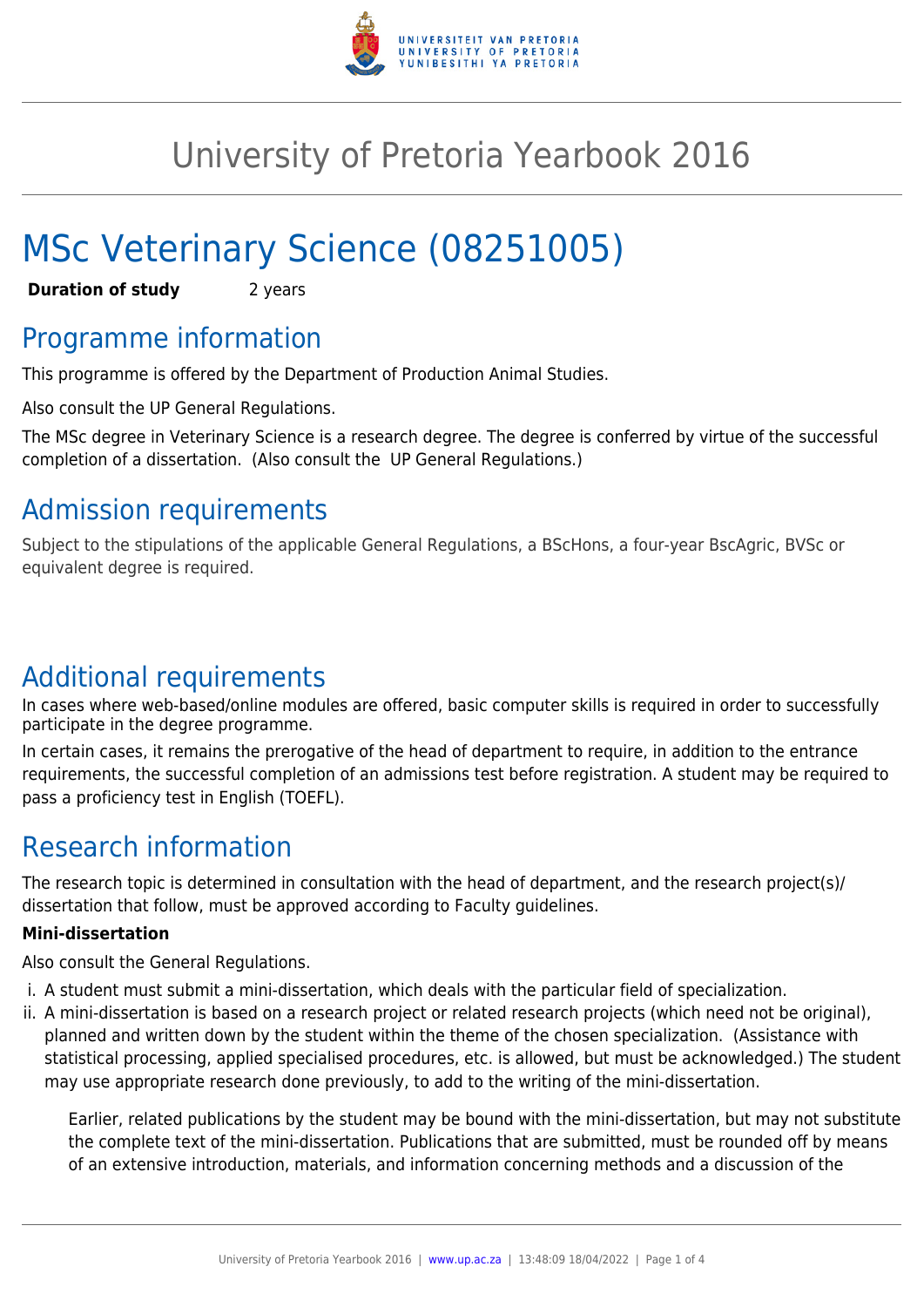

results. The mini-dissertation will be evaluated by an external examiner, who may not necessarily attend the final examination.

iii. The average of the separate marks awarded by all the examiners, constitutes the final mark for the minidissertation. The minimum pass mark is 50%. A student who has failed may be permitted by the Dean, on the recommendation of the head of department concerned, to submit an amended mini-dissertation for final adjudication.

### Pass with distinction

The degree is conferred with distinction on a student who has obtained at least 75% for the dissertation.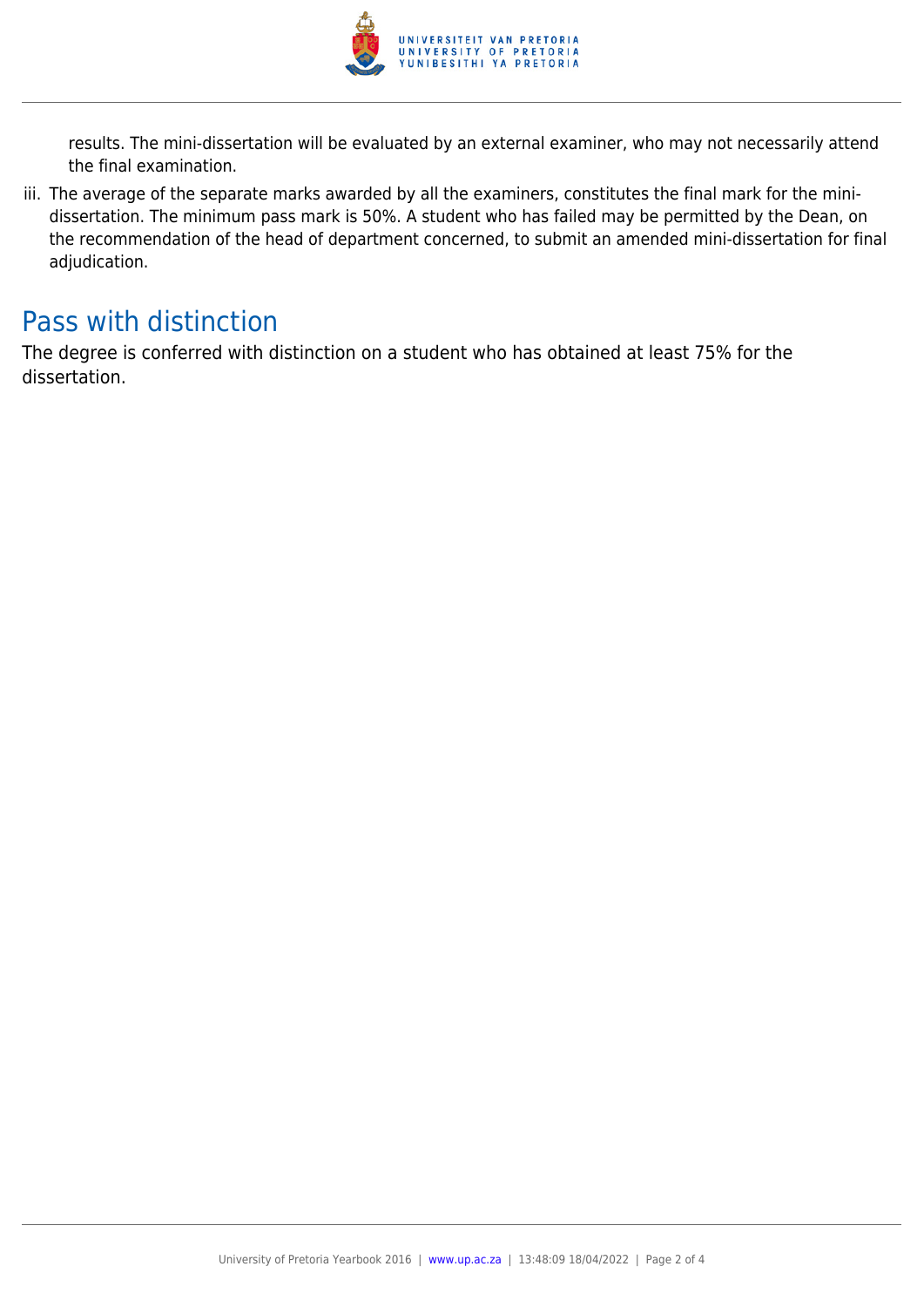

## Curriculum: Year 1

**Minimum credits: 249**

### **Core modules**

[Dissertation: Production animal studies 805](https://www.up.ac.za/mechanical-and-aeronautical-engineering/yearbooks/2016/modules/view/VWE 805) (VWE 805) - Credits: 180.00 [Research methodology 812](https://www.up.ac.za/mechanical-and-aeronautical-engineering/yearbooks/2016/modules/view/VRM 812) (VRM 812) - Credits: 9.00